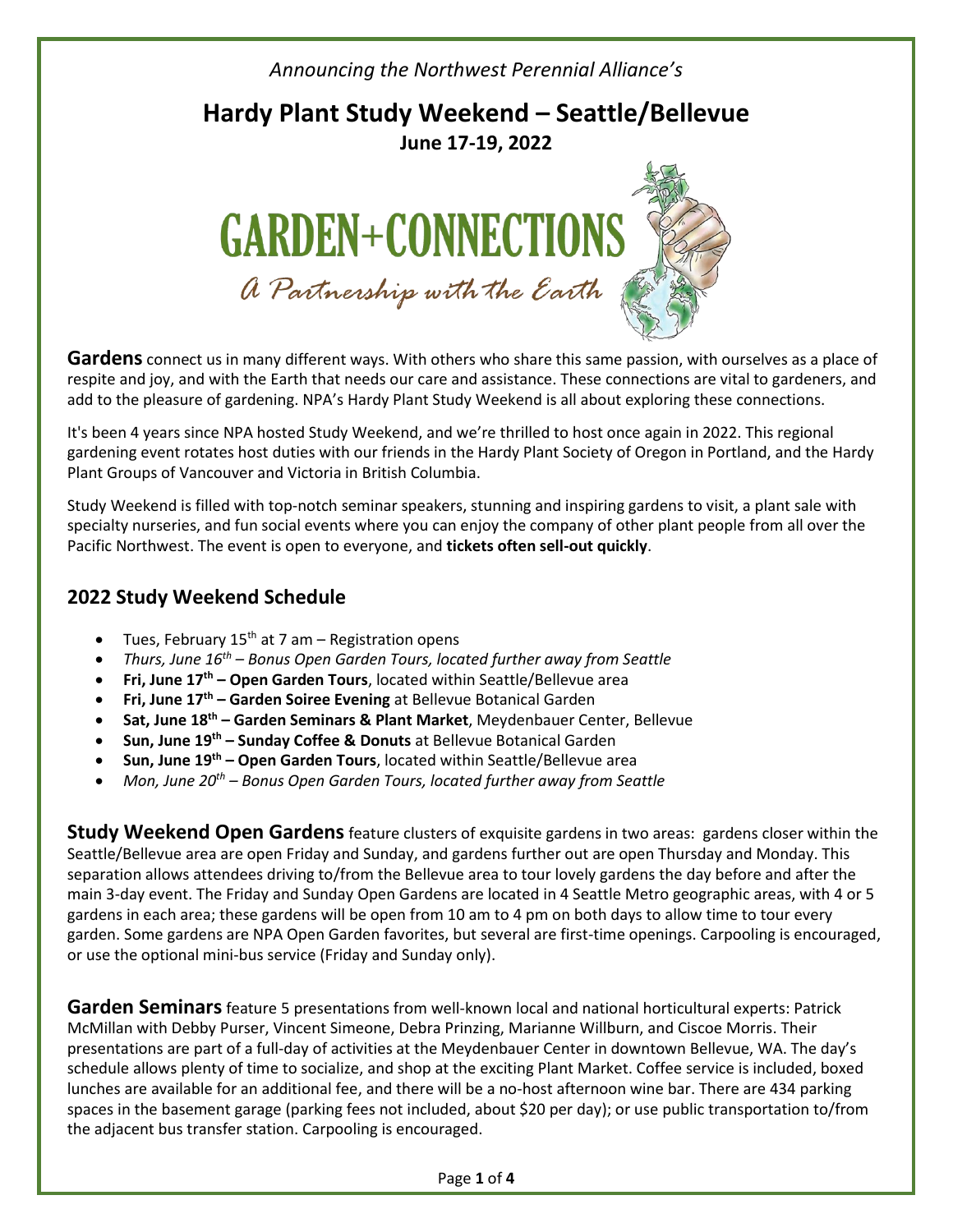**Plant Market** features several specialty plant growers offering many tempting plants for attendees to snap up and take home. Located in a large room adjacent to the Lecture Hall at the Meydenbauer Center, the plant market will be open before, between, and after the lectures. With attendee parking located conveniently in the basement of the Center, carrying purchases to your vehicle is easy via elevators.

**Garden Soiree Evening** is an opportunity to socialize and mingle with other attendees. This festive private event at the beautiful Bellevue Botanical Garden includes plenty of delicious appetizers and desserts from Alexa's Café & Catering, along with a selection of wine and beverages. The garden-party décor features lovely floral arrangements from the gardens of NPA members, to be given as door-prizes to lucky winners. This optional event is limited to 150 attendees. The indoor venue has overhead doors that will be open to a large patio area with great views of the garden.

**Sunday Coffee & Donuts** is a chance to visit the beautiful NPA Perennial Border at Bellevue Botanical Garden while sipping coffee and enjoying a treat, before touring the day's Open Gardens. NPA has sponsored and maintained this gorgeous ½ acre mixed perennial border since the garden opened in 1992. It's a showcase for what grows well in Pacific NW gardens, and recent renovations added many new varieties of perennials, grasses, and shrubs. It's a top destination in the Seattle area, attracting hundreds of thousands of visitors each year, and there's no admission charge.

## **Study Weekend Speakers**

NPA is pleased to announce a wonderful lineup of gardening speakers for our 2022 Hardy Plant Study Weekend. Following is a brief bio for each speaker:



**Patrick McMillan & Debby Purser**: Patrick McMillan is Director of the world-famous Heronswood botanical garden near Kingston, Washington. He is also an Emmy Award-winning host, co-creator and writer of the popular nature program *Expeditions with Patrick McMillan*. Patrick is a professional naturalist, biologist and educator, and was the director of the South Carolina Botanical Garden, the Bob Campbell Geology Museum, and the Clemson Experimental Forest. Patrick received his BS in Biology from the University of North Carolina, Chapel Hill, and his PhD in Biological Sciences from Clemson University. Debby Purser, Heronswood gardener, is a Port Gamble S'Klallam Tribal member and intimately involved in the inclusion of tribal traditions and interpretation at Heronswood.

**Vincent A. Simeone** is an experienced lecturer, instructor, horticultural consultant, and author of several gardening books and magazine articles. His education and training are in ornamental horticulture, which he studied under world-famous professors Dr. Allan Armitage and Dr. Michael Dirr at the University of Georgia. Vincent has made many TV appearances, including on *Martha Stewart Living*. He also assists Allan Armitage with garden tours throughout the world, and has published six books, including *Grow More with Less: Sustainable Garden Methods*.





**Debra Prinzing** is a Seattle-based writer, speaker and leading advocate for American-Grown Flowers. Through her many Slow Flowers branded projects, she started a national conversation that stimulates consumers and professionals alike to make conscientious choices about floral purchases. Debra has won numerous national and local awards for her work, including being honored by the Seattle Wholesale Growers Market for her outstanding contributions to revitalizing the local floral community. She is the author of ten books, including *Slow Flowers* and *The 50 Mile Bouquet*.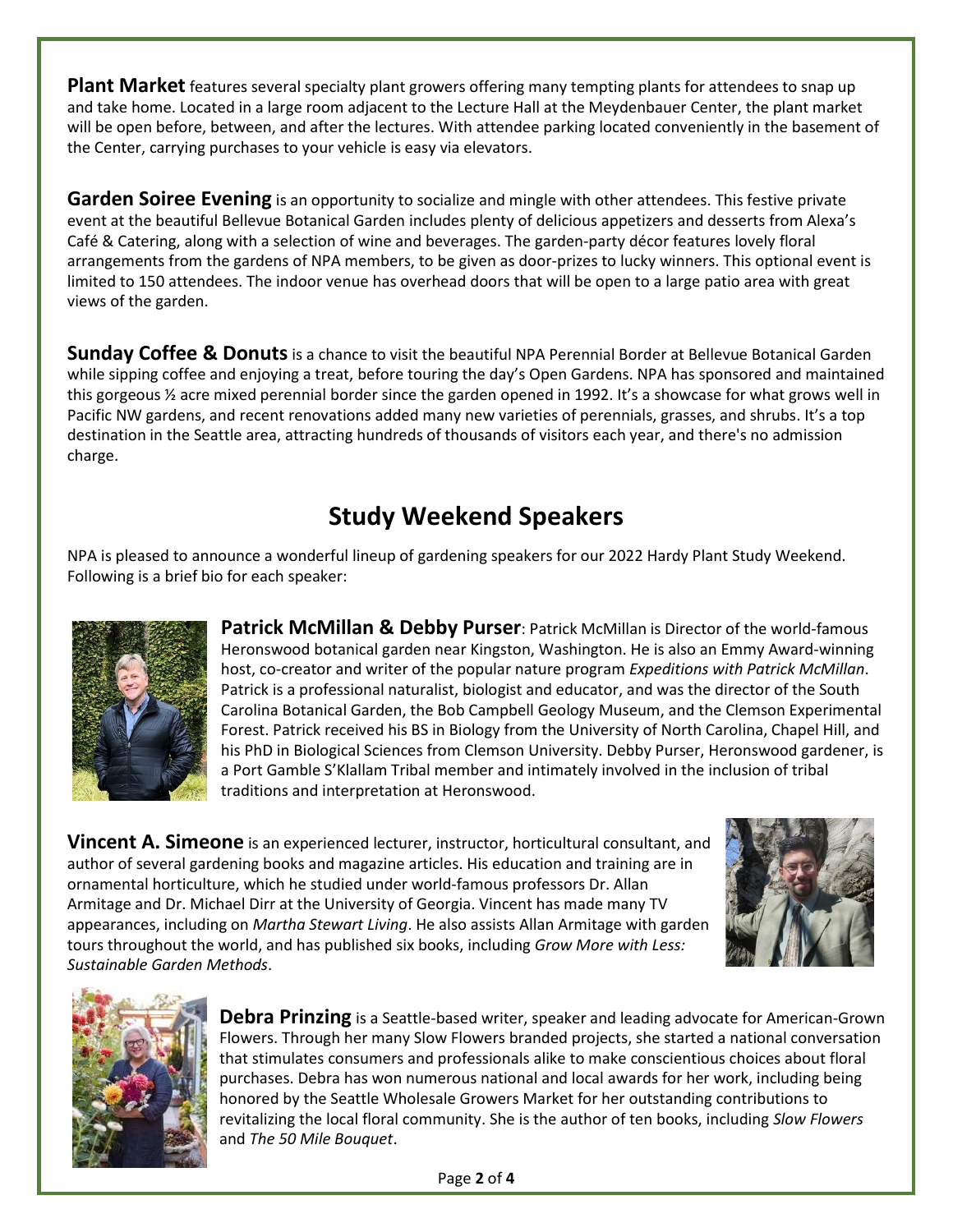**Ciscoe Morris**is a well-known horticultural personality in the Pacific Northwest. He is a speaker, writer, and television host featured regularly on King5 New Day Northwest, King5 News, and King5 Evening. After writing a newspaper column for many years, first for the *Seattle Post Intelligencer* followed by the *Seattle Times*, he left to concentrate on writing his most recent book, *Oh La La*. Ciscoe can often be found working in his northeast Seattle garden, which has been featured in several publications. He is also passionate about travel and leads garden tours all over the world.





**Marianne Willburn** is a gardening author, speaker, and online columnist at *GardenRant* and *Small-TownGardener*. She is the author of two gardening books: *Tropical Plants and How to Love Them* (2021), and *Big Dreams, Small Garden* (2017). Marianne is also a regular contributor to many garden magazines, and a newspaper columnist for over a decade. She has received several awards from Garden Communicators International, and is a graduate of University College London. Marianne now gardens on ten acres in a rural corner of Northern Virginia, and shares her expertise each week with readers online and in print.

# **Study Weekend Registration Details**

**Registration** to attend the 2022 Hardy Plant Study Weekend events opens at **7 am on February 15, 2022**. Registration is open to everyone at this time, not just members of NPA. Full payment is due at registration. \*\*In addition, proof of COVID-19 vaccination is required to attend, see Page 3 for details.

Registration is through the NPA website, with payment in full using a credit/debit card through our website's secure payment system. Once payment is made, you'll receive an emailed receipt, please save this as proof of payment.

### NPA's website – www.n-p-a.org – Go to the EVENTS page for More Details and to Register

### **Study Weekend Estimated Costs**

- 2022 Hardy Plant Study Weekend Registration Fee limited to 550 Estimate: \$190 per person\*
- Optional Garden Soiree Evening limited to 150 Estimate: \$75 per person\*
- Optional Boxed Lunch at the Seminar Event Estimate: \$30 each\*
- Optional Mini-bus Open Garden Touring (June 17 & 19 only) Estimate: \$45 per day\*

**\* Final costs will be announced by February 1, 2022. Visit NPA's website, n-p-a.org, to find more details about this event.**

Included with Registration Fee: Admittance to all Study Weekend Open Gardens, admittance to the Garden Seminars & Plant Market at the Meydenbauer Center, morning coffee service with fruit/pastries and afternoon grab & go snacks at the Garden Seminars, and coffee service with donuts at the Sunday Coffee & Donuts event at BBG.

NOT included with Registration Fee: Transportation costs, hotel rooms, lunch, Garden Soiree, no-host wine/beverages at Garden Seminars, and Meydenbauer parking garage fees.

Page **3** of **4**